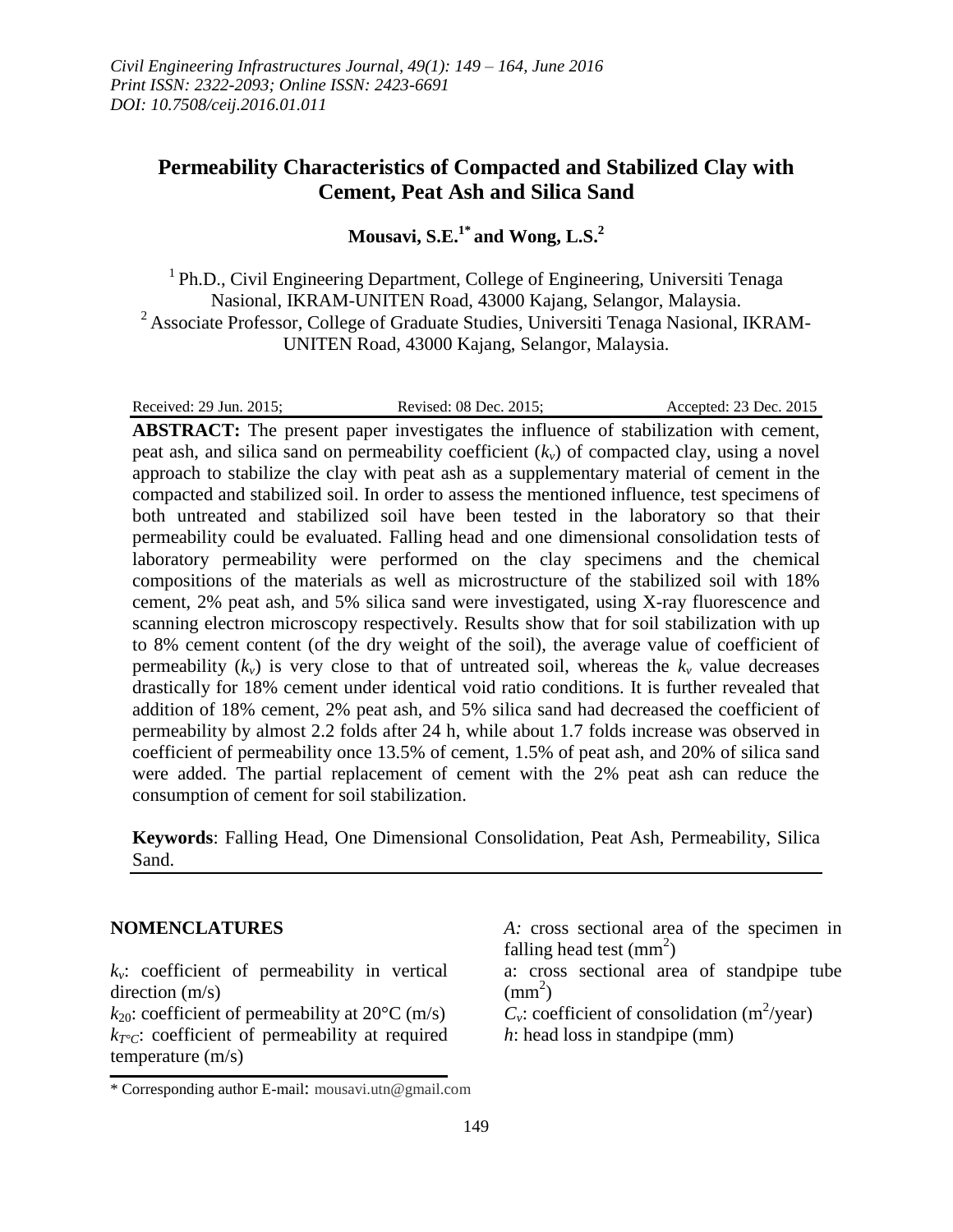*L*: length of specimen in falling head test (mm)

 $m_{\nu}$ : coefficient of volume change (m<sup>2</sup>/MN)

*Sc*: compression settlement (mm)

*Q*: quantity of flow  $\text{(mm}^3\text{/s)}$ 

 $t:$  time  $(s)$ 

*V*: flow velocity (m/s)

 $\gamma_w$ : unit weight of water (kN/m<sup>3</sup>)

*S*: specific surface of the cement or peat ash  $\text{cm}^2\text{/g}$ 

*Ss*: specific surface of the standard sample used in calibration of the apparatus (3640  $\text{cm}^2\text{/g}$ )

*T*: time taken for the manometer liquid to drop from the second to the third level during the test (second)

*Ts*: time taken for the manometer liquid to drop from the second to the third level during the calibration (second)

MDD: Maximum Dry Density  $(Mg/m^3)$ OMC: Optimum Moisture Content (%)

# **INTRODUCTION**

Stabilization of fine grained soils has being executed extensively. The Mesopotamians and Romans separately found that it was possible to improve the ability of pathways to carry the traffic by mixing the weak soil with a stabilizing agent which improved their load-bearing ability (Kowalski et al., 2007). Compacted soil, stabilized with cement, has been widely used in geotechnical engineering applications such as highway embankment and slopes. Stabilization techniques can improve the durability and strength of soil as a result of mixing it with appropriate proportions of different stabilizers such as cement, lime, sand, and various ashes. Scientific techniques of soil stabilization have been introduced in recent years with the use of pozzolanic materials like Portland cement as a stabilizer and hydration agent being quite popular. Stabilizers with pozzolanic properties can bind soil particles together

and reduce water absorption by clay particles (Hossain and Mol, 2011). In recent years soil stabilization with cement has become common owing to its low cost of cement and availability in most countries. Stabilization can improve the soil in its water content and cementing agent. In other words, chemical interactions between soil particles, cement, and water content reduce pore spaces of the soil (Horpibulusk et al., 2010). Thus, stabilized soil with cement could gain adequate strength and improved properties in a short time. The improved soil with low permeability, high strength, and sufficient thickness can be used in field requests such as highway construction. Furthermore, clay has many useful applications due to its physical properties such as fine particle size and large surface area. The effect of some influential factors, e.g., water content, pozzolanic materials, cement content and compaction energy on the engineering characteristics of stabilized soil with cement and natural pozzolans have been extensively researched by Hossain and Mol (2011) and Wong et al. (2013). Previous researches have proven that cement decreases the coefficient of permeability while sand increases the permeability (Goodary et al., 2012). Meanwhile, the effect of peat ash on coefficient of permeability of clay soil has not been investigated completely. According to Mousavi and Wong (2015), stabilization of soft clay with cement and peat ash could improve the strength and density of soil. This paper presents a novel material in the form of peat ash that can be obtained by burning peat at the temperature of 440 **°**C for 4 hours in a muffle furnace (ASTM D2974- 14). Peat is an organic soil with a high content of organic matter. Depending on the fiber content, ash content, and pH value, peat can be classified as fibric, hemic, and sapric; low ash, medium ash, and high ash; highly-acidic, moderate-acidic, slightly-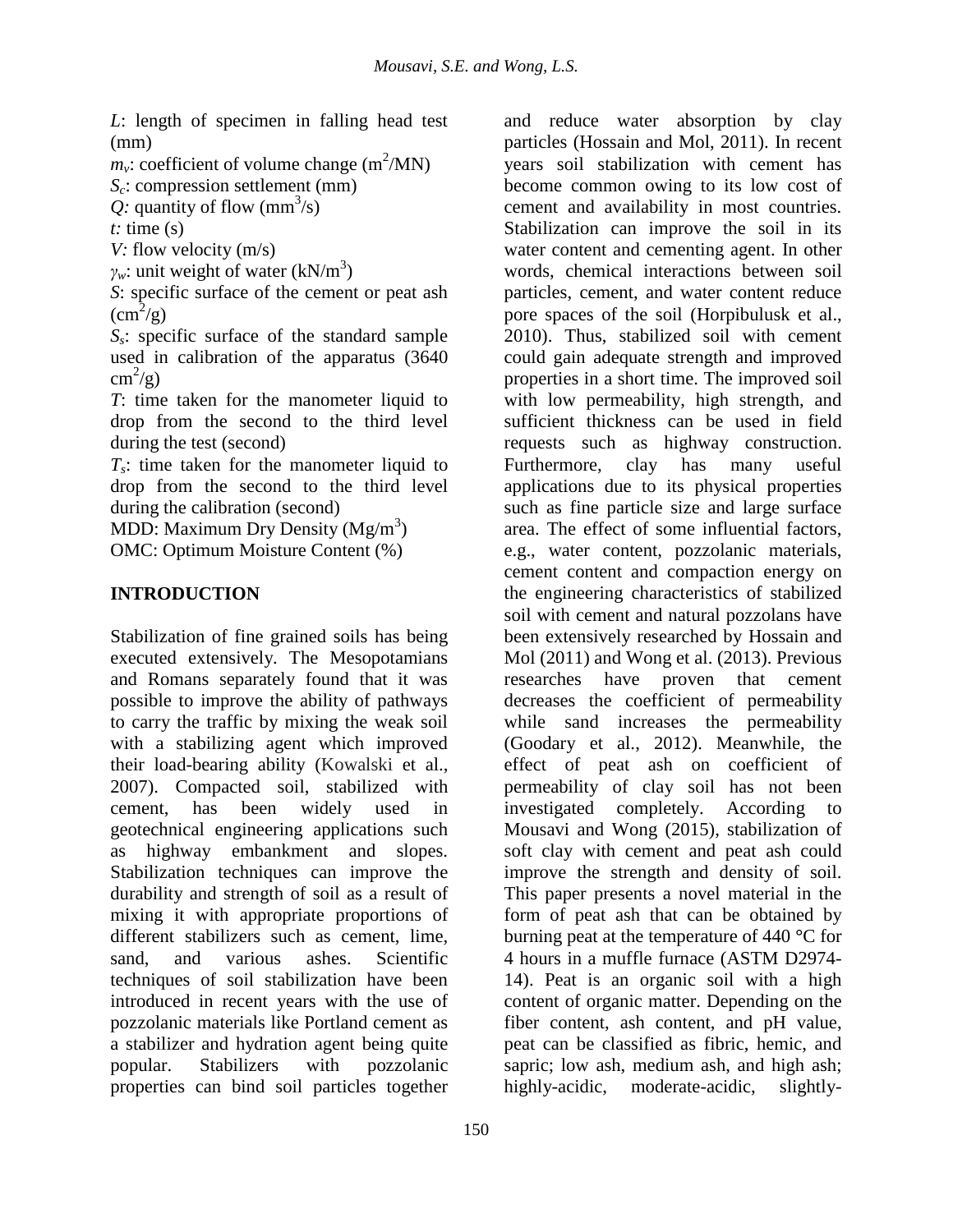acidic, and basic peat respectively (Bujang et al., 2011). Although cement is one of the oldest building materials around; it is produced at a very high temperature of about 1500°C in order to make it possible for the clinker to form. The main concern of cement production is its highly energy-intensive process and greenhouse gas production, resulting in environmental damages due to its carbon dioxide  $(CO<sub>2</sub>)$  output (Mahasenan et al., 2003). Therefore, utilization of peat ash to stabilize clayey soil and partial replacement of cement with peat ash can reduce the latter's use in the stabilized soil, offering some environmental advantages. On the other hand, the successful application of any ground improvement technology begins with the site application and field demand. Thus stabilized soil with sufficient thickness, bearing capacity and strength can be applied in accordance to a site request such as a request for highway embankment. Therefore, it is important to examine the permeability characteristics of stabilized clay in order to evaluate the reduction of the pore spaces in the stabilized soil as a result of cementation effect. Although, the previous researches have investigated permeability of stabilized soils (Abdi and Pajouh 2009; Ghasemzadeh and Abounouri 2013; Bazargan and Shoaei, 2010), there has been a limited number of studies on the permeability of stabilized clay with cement, peat ash, and silica sand. The main objective of this paper is, therefore, to evaluate coefficient of permeability of compacted and stabilized clay with various proportions of cement, peat ash, and silica sand.

## **MATERIALS AND METHODS**

## **Collecting Soil Samples and Used Material**

The main soil sample of this paper was collected from Taman Wetlands, Putrajaya, Malaysia, using a polyethylene tube with a

diameter of 100 mm. In order to obtain the soil sample, 10 trial pits were excavated. Water table was observed at the depth of 1.5 meters below the ground. The tube was pushed into the soil under water table and was then immediately kept in an airtight container, later to be transported to the laboratory. The soft clay ranged about 2 meters deep under the ground, underlain by a layer of hard clay. The soil sample was classified as CLAY of high plasticity (CH) according to the Unified Soil Classification System (USCS) and based on the results of sieve analysis, plastic and liquid limit tests. The soil sample was composed of 23% sand, 15% silt, and 62% clay. The particle size distribution curve of soft clay is shown in Figure 2. Other than clay, Ordinary Portland Cement (OPC), Silica Sand (SS), and Peat Ash (PA) were also used to stabilize the soil. Silica sand was used as particle grading modifier, having been collected nearby the CE-laboratory of Universiti Tenaga Nasional (UNITEN). The type of cement is Ordinary Portland Cement (OPC) from the YTL Company. The peat was sampled from Sri Nadi village in Klang, Selangor, Malaysia. Being part of the tropical peat swamp covering the area of Klang, which is located about 35.4 km off Kuala Lumpur. Peat ash was obtained by heating the organic peat in a muffle furnace at the temperature of 440°C for 4 hours.



**Fig. 1.** Site of sample peat (Wong et al., 2013)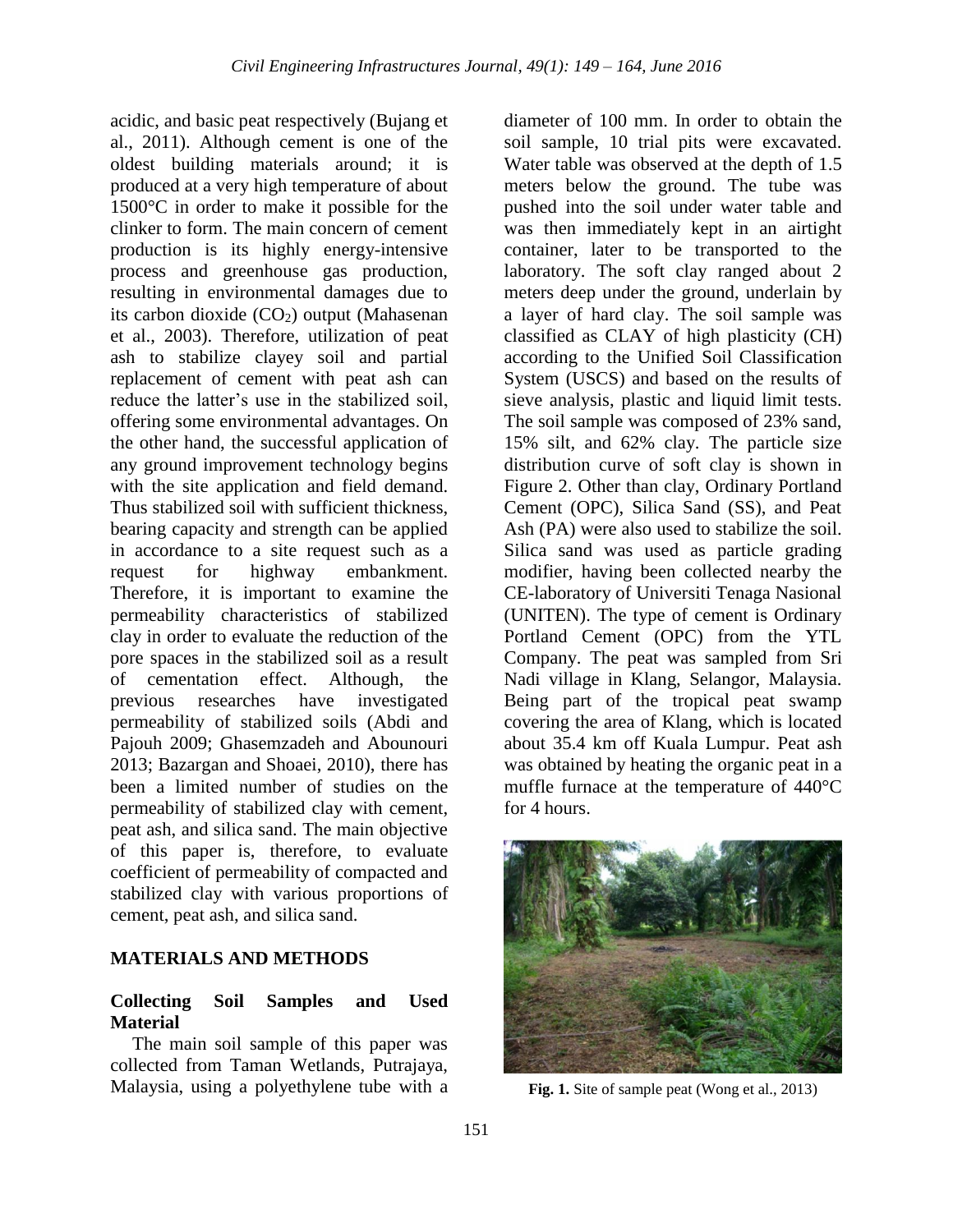

**Particle diameter (mm)**

**Fig. 2.** Particle size distribution curve of the soil (Mousavi and Wong, 2015)

The basic properties of the natural soil sample are tabulated in Table 1, based on which, the soil sample is identified as nonorganic clay as its organic content is less than 10%. Therefore the soil is regarded as an inorganic soil. This is justified by Yilmaz and Ozaydin (2013) in that if the organic content is less than 10% it is too little to affect the soil properties. Moreover, the physicochemical properties of peat ash are specified in Table 2.

**Table 1.** Basic properties of the natural soil sample (Mousavi and Wong, 2015)

| <b>Basic Properties</b>      | <b>Average Value</b> |
|------------------------------|----------------------|
| Natural Moisture Content (%) | 45                   |
| Specific Gravity             | 2.46                 |
| pH                           | 7.1                  |
| Liquid Limit (%)             | 56                   |
| Organic Content (%)          | 5.3                  |
| Plastic Limit (%)            | 24                   |
| Plasticity Index (%)         | 32                   |
| Dry Density ( $kg/m3$ )      | 1782                 |

**Table 2.** Physicochemical properties of peat ash

| <b>Property</b>                                           | Value      |
|-----------------------------------------------------------|------------|
| Color                                                     | Dark brown |
|                                                           | 2.23       |
| Specific Gravity<br>Surface Area $\text{cm}^2/\text{g}$ ) | 6392       |
| nН                                                        |            |

### **Mix Design and Specimen Preparation**

The trial mix designs of stabilized clay with cement as a binding agent, peat ash as a supplementary material with the capability of partially replacing the cement in stabilized soil, and silica sand as a particle grading modifier are presented in Table 3. In order to stabilize, cement content varied from 0 to 18%. It is noticeable that 0 to 20% cement content for clay improvement is used commonly (Mousavi and Wong, 2015; Bahar et al., 2004; Horpibulsuk et al., 2012). In order to prepare the specimen, the ovendried clay, cement, peat ash, and silica sand were mechanically mixed with optimum water content in a soil mixer with the mixing time, arbitrarily adjusted at 10 minutes in accordance with Horpibulsuk et al. (2012). For the purpose of standard Proctor compaction test, the uniform stabilized soil admixture was transferred to a cylindrical compaction mould and compacted in three equal layers. The optimum moisture content and maximum dry density for each mix design from trial tests were obtained on the basis of peat ash dosages, ranging from 0 to 6.5% of the soil's dry weight. Due to its high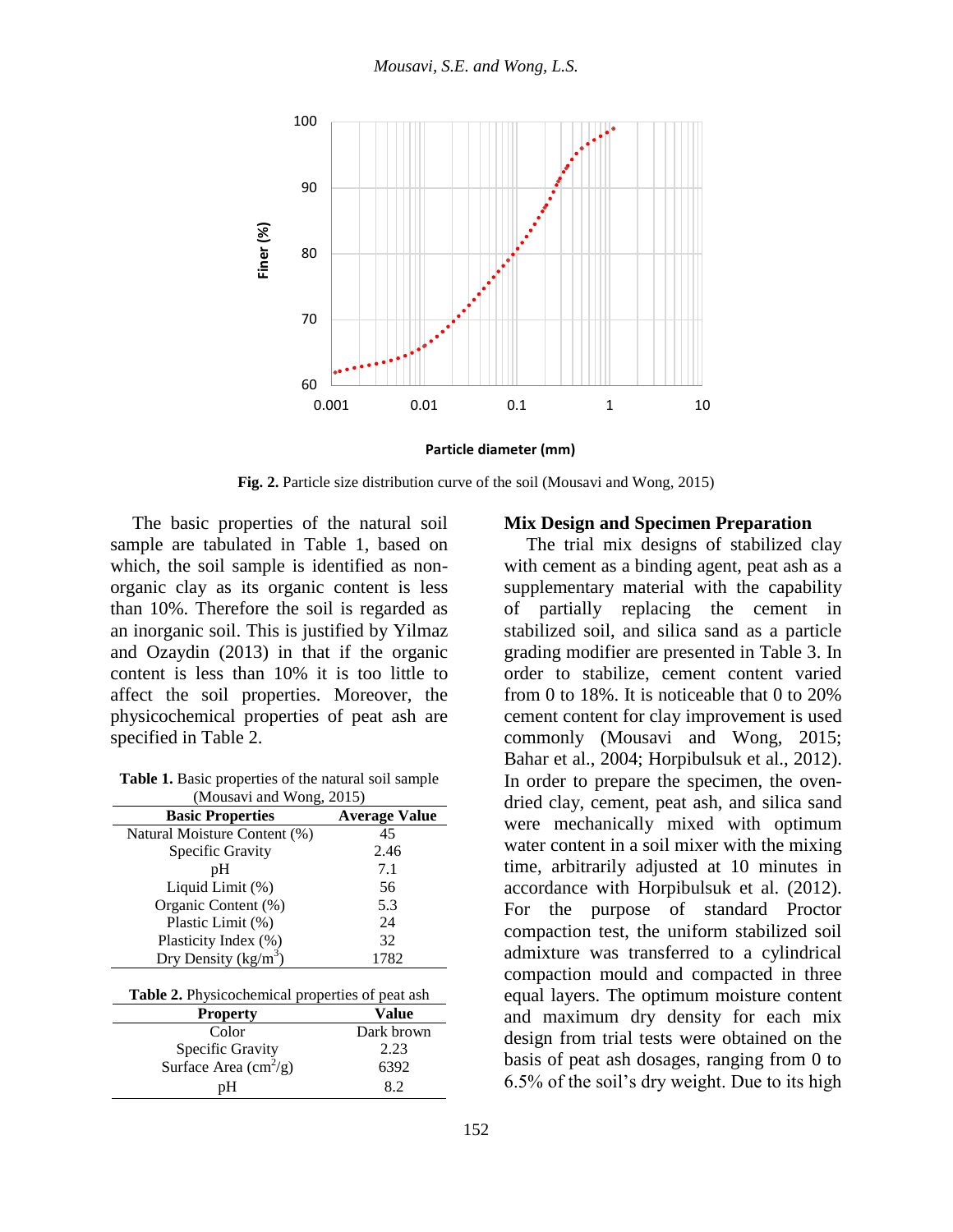content of organic substances and water, only a small amount of peat ash could be obtained from fresh peat after Loss on Ignition (LOI). The best results, i.e., those which had the highest Maximum Dry Density (MDD), were chosen to apply permeability falling head and 1D consolidation tests. Thus the compacted soil specimen with the highest MDD indicates a high compact ability and actual improvement of the stabilized clay's strength (Mousavi and Wong, 2015). Based on Table 3, it can be seen that the highest MDD was 1.951 Mg/m<sup>3</sup> for the binder composition of 18% OPC, 2% PA, 5% SS; therefore, partial replacement of cement with 2% peat ash was chosen as an ideal mix design. In order to evaluate the effect of silica sand on coefficient of permeability of stabilized soil, the binder composition of 13.5% OPC, 1.5% PA, and 20% SS was also chosen as a trial mix design. The permeability falling head tests were performed on the test specimens at the room temperature of 25°C. Herein, two different stages were considered for the

falling head tests. In the first stage, after 24 h the stabilized soil specimens were tested immediately, even though the pozzolanic reaction might occur as a result of the interaction between the cement, peat ash, and water. The second stage corresponds to the soil specimens, cured for 7, 14, 21, and 28 days. In this case, after 24 h the test specimens were removed from the mould, wrapped in vinyl bags, and allowed to cure in the humidity of the room with constant temperature (25  $\pm$  2 °C). Permeability falling head tests were carried out on the test specimens after 7, 14, 21, and 28 days of curing. The chemical composition of the materials by the percentage of the total chemical composition's weight from X-ray Fluorescence (XRF) tests are also indicated in Table 4, according to which, in peat ash the sum of silica  $(SiO<sub>2</sub>)$  and alumina  $(AL_2O_3)$  is 72.6793% of the total chemical composition. This is attributed to the pozzolanic properties of the peat ash as justified by Wong et al. (2013).

|                                         |              |             | <b>Binder Composition</b> |          |            | OMC    |
|-----------------------------------------|--------------|-------------|---------------------------|----------|------------|--------|
| <b>Description</b>                      | Clay $(\% )$ | OPC $(\% )$ | PA $(%$                   | SS(%)    | $(kg/m^3)$ | $(\%)$ |
| <b>Untreated Clay</b>                   | 100          | 0           | $\mathbf{0}$              | $\bf{0}$ | 1.782      | 16.32  |
|                                         | 85           | 10          | $\Omega$                  | 5        | 1.864      | 17.81  |
|                                         | 85           | 9.75        | 0.25                      | 5        | 1.862      | 17.66  |
|                                         | 85           | 9.50        | 0.5                       | 5        | 1.859      | 17.57  |
| Stabilized clay with cement and peat    | 85           | 9.25        | 0.75                      | 5        | 1.857      | 17.40  |
| ash (% of peat ash by dry weight of the | 85           | 9           |                           | 5        | 1.854      | 17.35  |
| soil)                                   | 85           | 8.75        | 1.25                      | 5        | 1.853      | 17.30  |
|                                         | 85           | 8.50        | 1.50                      | 5        | 1.851      | 17.24  |
|                                         | 85           | 8.25        | 1.75                      | 5        | 1.850      | 16.86  |
|                                         | 85           | 8           | 2                         | 5        | 1.848      | 16.82  |
|                                         | 90           | 4.5         | 0.5                       | 5        | 1.846      | 17.11  |
| Partial replacement of cement with      | 85           | 9           |                           | 5        | 1.854      | 17.45  |
| peat ash (Mousavi and Wong, 2015)       | 80           | 13.5        | 1.5                       | 5        | 1.901      | 19.18  |
|                                         | 75           | 18          | 2                         | 5        | 1.951      | 21.13  |
|                                         | 80           | 13.5        | 1.5                       | 5        | 1.901      | 19.18  |
| Effect of silica sand on the compact    | 75           | 13.5        | 1.5                       | 10       | 1.909      | 18.62  |
| ability of the stabilized clay          | 70           | 13.5        | 1.5                       | 15       | 1.914      | 18.01  |
|                                         | 65           | 13.5        | 1.5                       | 20       | 1.927      | 17.71  |
|                                         | 80           | 13.5        | 1.5                       | 5        | 1.901      | 19.18  |
| Effect of peat ash on the compact       | 77.5         | 13.5        | 4                         | 5        | 1.912      | 20.31  |
| ability of the stabilized clay          | 75           | 13.5        | 6.5                       | 5        | 1.908      | 19.30  |

**Table 3.** Trial mix designs of various binder compositions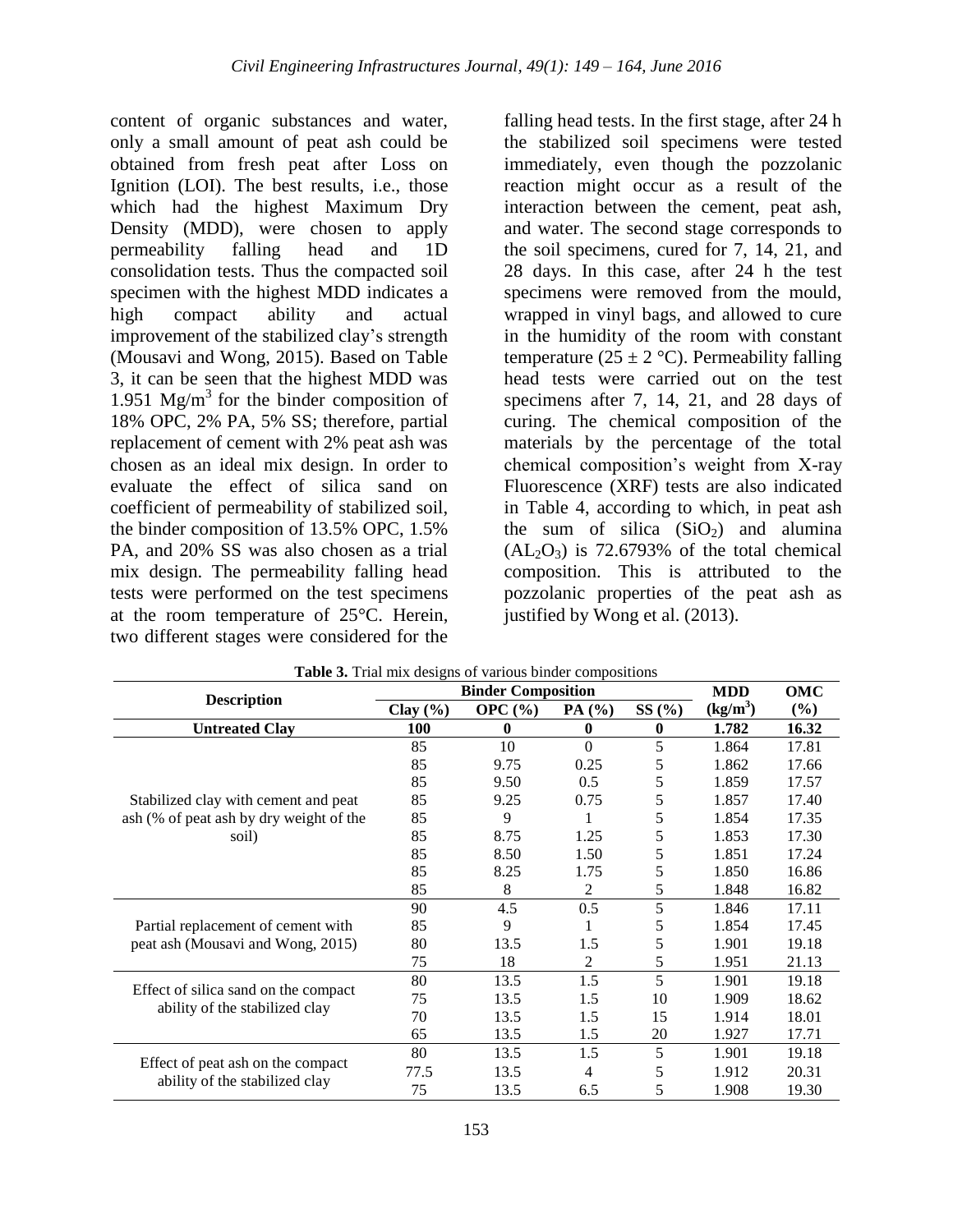|                                | Weight $(\% )$           |                    |          |
|--------------------------------|--------------------------|--------------------|----------|
| <b>Oxide Compound</b>          | <b>OPC</b>               | <b>Silica Sand</b> | Peat Ash |
| $Al_2O_3$                      | 5.6111                   | 5.1661             | 22.7316  |
| SiO <sub>2</sub>               | 21.5602                  | 89.0011            | 49.9477  |
| SO <sub>3</sub>                | 2.1688                   | 0.1421             | -        |
| Alkali $(K_2O, Na_2O)$         | $\overline{\phantom{0}}$ | 1.4632             | 2.8794   |
| CaO                            | 64.9375                  | 0.3372             | 5.5818   |
| Fe <sub>2</sub> O <sub>3</sub> | 3.6576                   | 1.0301             | 17.7265  |
| Others                         | 2.0648                   | 2.8602             | 1.133    |

**Table 4.** Chemical composition of the additives for soil stabilization under study

## **Experimental Procedures**

The test methods are based on the guidelines of ASTM standard. Laboratory investigation focused on the permeability falling head (ASTM D5084-03), one dimensional consolidation (ASTM D2435), and fineness of materials (ASTM C204-11) tests. In addition, standard Proctor compaction test was performed to obtain the mix design in terms of optimum moisture content and maximum dry density (ASTM D698). The diameter and height of the prepared soil specimens were 50 mm and 20 mm for consolidation test respectively, whereas in the falling head test the diameter was 100 mm and the height, 121 mm.

## **Falling head test**

The falling head test was applied in order to determine the coefficient of permeability of both untreated and stabilized soil specimens. To perform the test, the compacted soil specimen at optimum moisture content was placed in a metal mould. Filter papers were positioned at the top and bottom faces of the soil specimen to prevent its separation. The assembled permeameter cell was placed in the immersion tank. Water was allowed to flow through the specimen from a standpipe attached to the top of the mould and saturated the soil specimen. The test was conducted at constant 28°C and at different times, resulting in the head of water change in a standpipe. The flow velocity in the tube is given by Eq. (1) (Das, 1989).

$$
V = -\frac{dh}{dt} \tag{1}
$$

The coefficient of permeability of the soil specimen is formulated by Eq. (2) (Das, 1989).

$$
k = \frac{2.3026aL}{At} \log_{10} \frac{h_1}{h_2} \left(\frac{mm}{s}\right)
$$
 (2)

The coefficient of permeability at  $20^{\circ}$ C is corrected as shown in Eq. (3) (Das, 1989).

$$
k_{20^{\circ}C} = k_{T^{\circ}C} \times 0.8472 \tag{3}
$$

## *One Dimensional Consolidation Test*

The soil sample was placed in a compaction mould and compacted in three equal layers at optimum moisture content and maximum dry density. The compacted soil specimen was then trimmed with a brass cutter ring, 50 mm wide and 20 mm high. Next, the soil specimen was made level with the end faces of the cutting ring and filter papers and porous stones were positioned at the top and bottom faces of the test specimen. The 1D consolidation tests were applied on the soil specimens under identical void ratio conditions. Similar to untreated soil specimen, the mixture of soil and additives was compacted at optimum moisture content and maximum dry density. The effective vertical stresses of 2.5 kPa, 5 kPa, 10 kPa, 20 kPa, 40 kPa, 80 kPa, and 160 kPa were applied on the 1D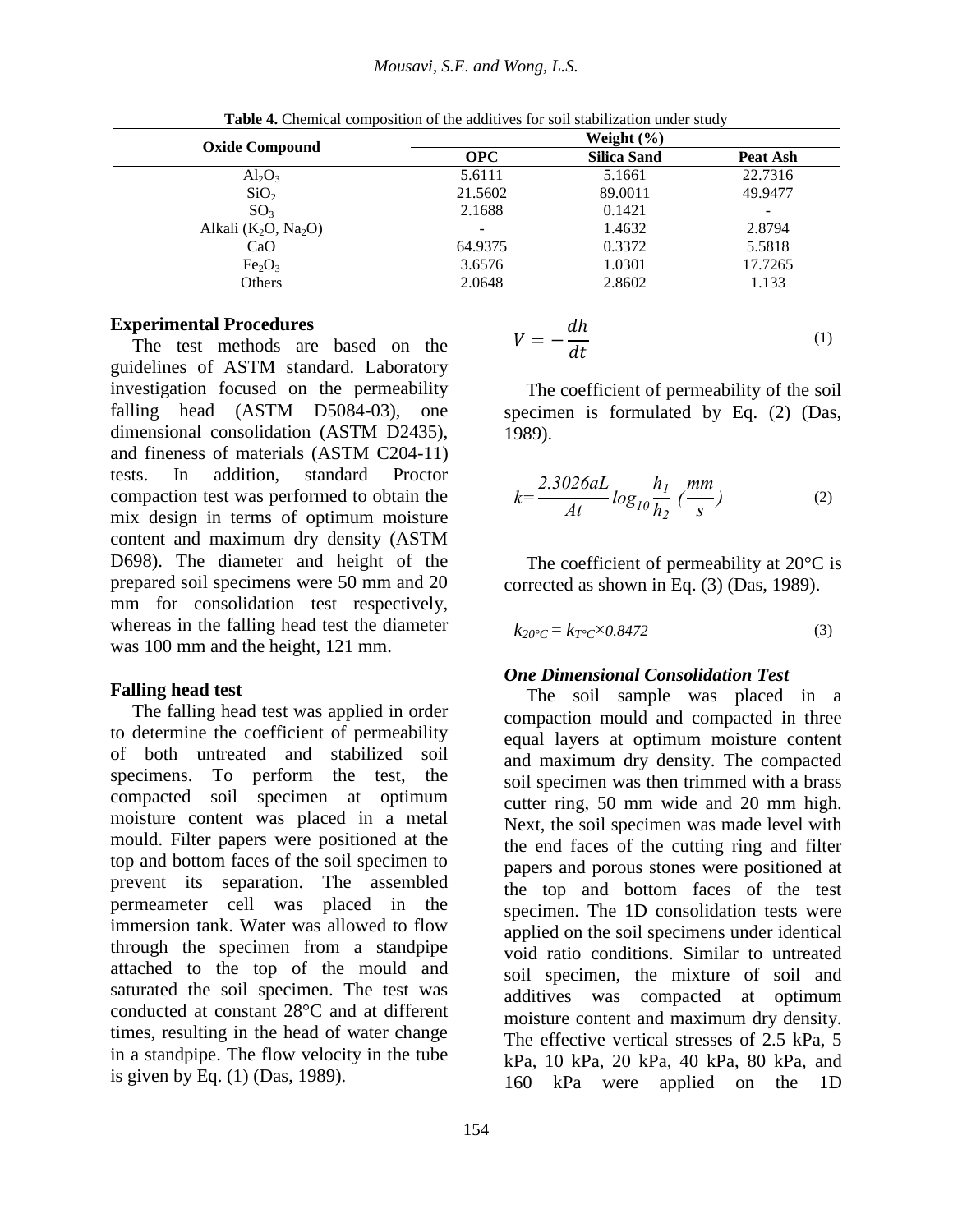consolidation test specimens. The load increment was two folds larger than the previous load. The duration of each load was 24 hours. Based on the results of the 1D consolidation test, the coefficient of permeability was determined by Eq. 4 (Das, 1989).

$$
k = c_v \times m_v \times \gamma_w \tag{4}
$$

### **Fineness test**

The hydration rate depends on the fineness of the cement particles. Hydration of cement starts at the surface of cement particles. Since the total surface area of cement represents the material available for hydration. Similarly, high fineness is necessary to achieve rapid development of strength (ASTM C204-11). To determine the fineness of cement and peat ash the manometer liquid top surface inside the manometer was adjusted at the lowest marked level of the manometer. A sample of ordinary Portland cement of 2.80 g was prepared in a container. The perforated disk was placed inside the cell and pushed to the bottom of the cell. The filter paper was positioned into the cell to sit on top of the perforated disk. The cement sample was poured into the cell, and a filter paper was placed on top of the cement sample, using a plunger. The top surface of the manometer, where the cell should be placed, was lightly lubricated. The manometer's valve and air pump were opened and the cell was placed on top of the former. The level of the liquid moved up after both the pump and the manometer's valve were closed at the point in which the liquid level reached the highest marked level of the manometer, itself. The stopwatch was started as soon as the level of liquid started to fall down. The time between the second marked level from the top and the third marked level was recorded. The test also was repeated with 2.80 g peat ash

sample and the specific surface of the cement sample is formulated in Eq. (5) (Das, 1989).

$$
S = S_S \sqrt{T} / \sqrt{T_S} \tag{5}
$$

### **Microstructure analysis**

The microstructure of the stabilized soil with a binder composition of 18% OPC, 2% PA, and 5% SS was examined under Scanning Electron Microscopy (SEM) tests, for which a  $10\times5$  mm<sup>2</sup> test specimen was cut from the compacted and stabilized soil. The SEM is a microscope that uses electrons instead of light to form an image. Since SEM utilizes vacuum conditions and electrons to form an image, special preparations must be done on the test sample. Therefore, the sample was prepared in dried condition as the presence of water would result in moisture vaporizing in the vacuum.

## **RESULTS AND DISCUSSION**

## **Permeability Falling Head Untreated soil**

The permeability falling head test was applied on untreated soil specimen, 100 mm in diameter and 121 mm in height. The total duration for untreated clay from the beginning to the end was determined to be 10171 seconds. Figures 3 and 4 present the results of this test on untreated soil specimen. Figure 3 also shows the relationship between flow velocity at 20°C and hydraulic gradient, obtained from falling head test. By analyzing coefficient of determination  $(R^2)$ , as shown in the Figure 3, it can be seen that the results are satisfactory because  $R^2$  is almost close to 1. Likewise, Figure 4 illustrates the water flow versus time in total duration of 10171 seconds for untreated clay. Similarly, a study, conducted by Bahar et al. (2004) on stabilization of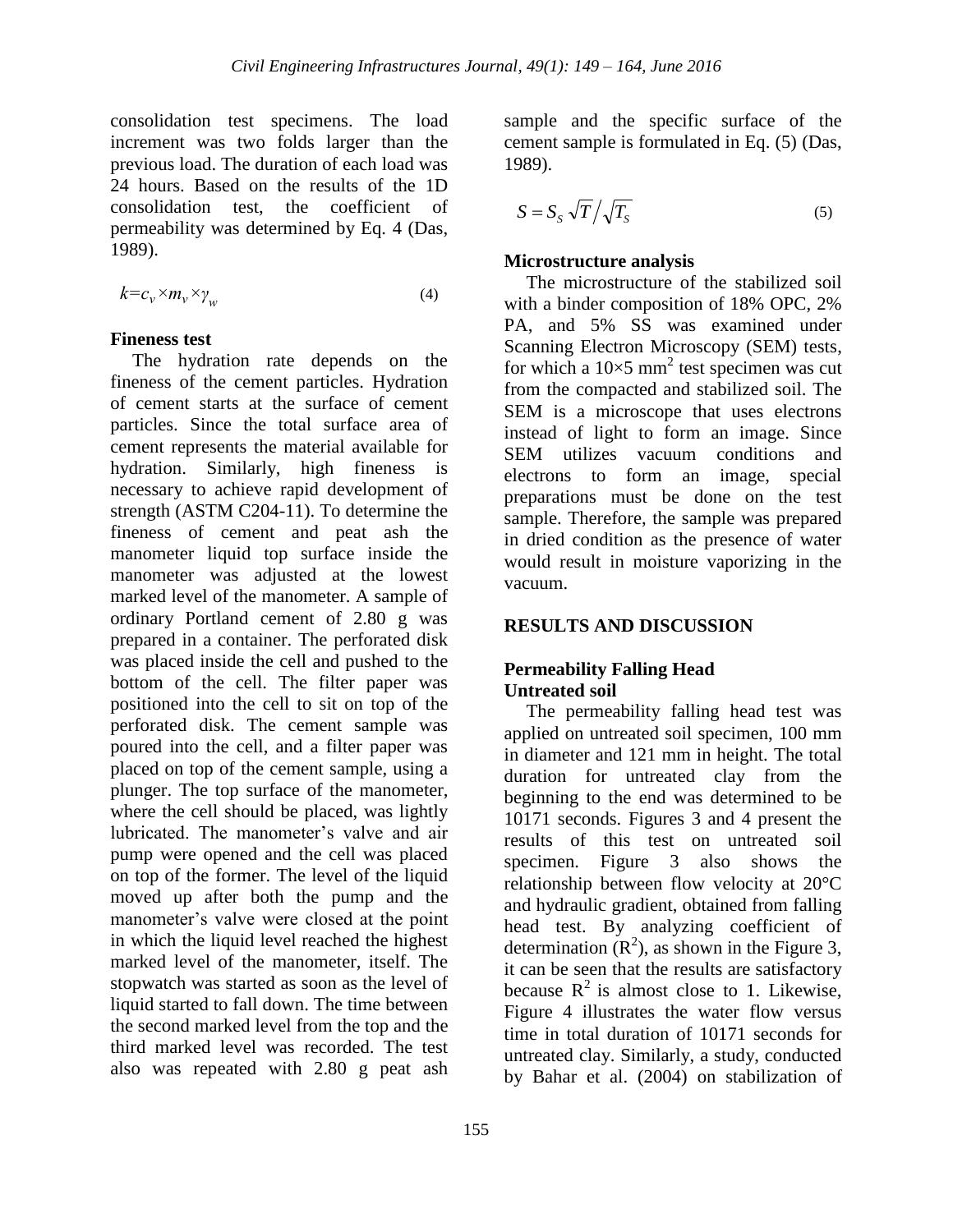local clay with 20% cement, supports the present results. It has been found by Bahar et al. (2004) that the  $k_v$  value at 20 $\degree$ C of local clay is  $19 \times 10^{-8}$  ms<sup>-1</sup>. Thus, such rate of permeability is very close to that, investigated in this paper. Such a small difference of  $k_v$  is due to the fact that the

nature of clay of this study is different from the clay examined by Bahar et al. (2004). Besides, the similar behavior of Bangkok clay was found by Horpibulsuk et al. (2011). According to Horpibulsuk et al. (2011), the coefficient of permeability of Bangkok clay was determined about  $10^{-7}$  to  $10^{-8}$  cm/s.



**Fig. 4.** Flow-time relationship of the untreated clay **Time (s)**

0 500 1000 1500 2000 2500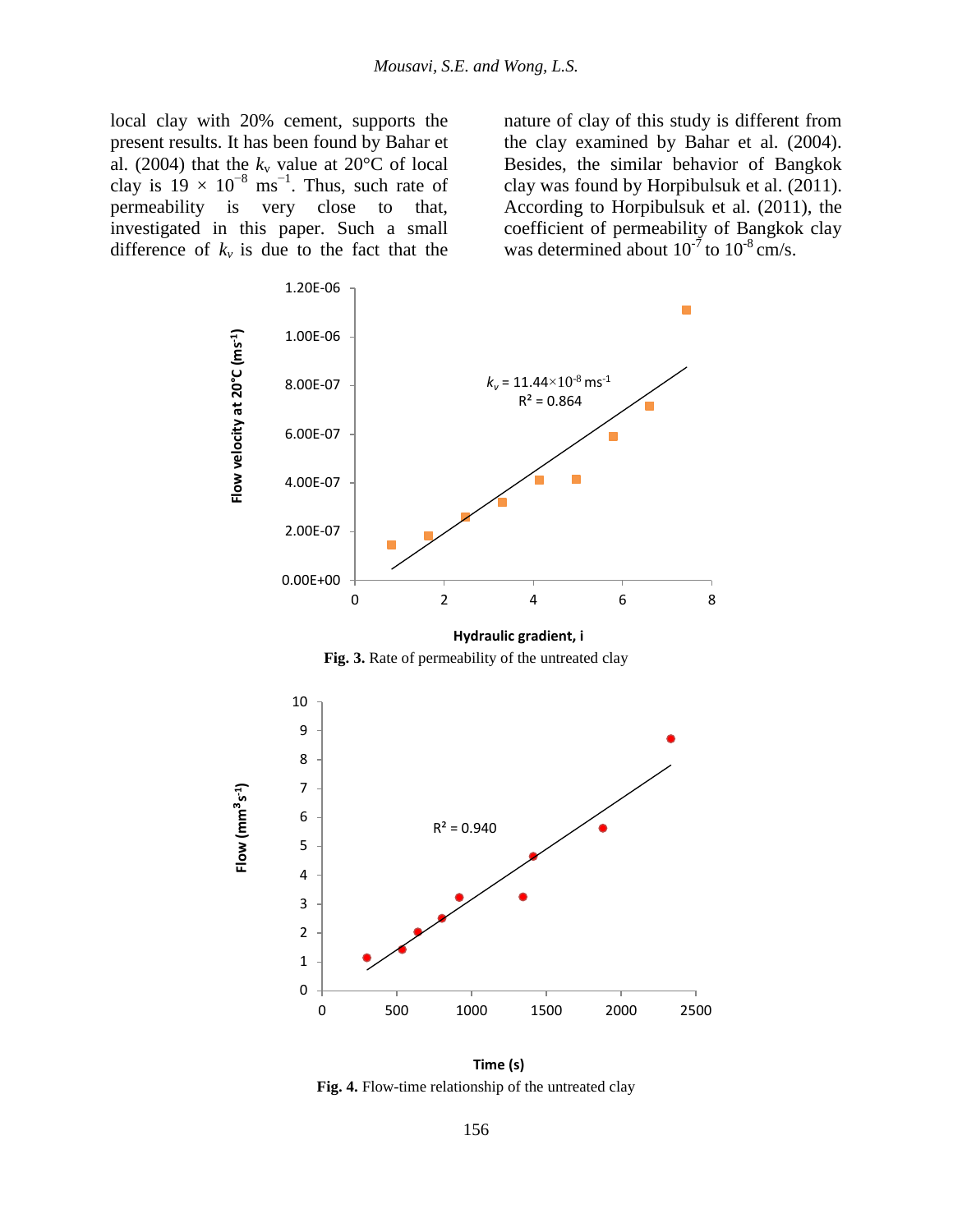#### **Stabilized soil**

The influence of cement, peat ash, and silica sand on coefficient of permeability of the compacted clay is shown in Figures 5 and 6. From Figure 5, it can be observed that the permeability of stabilized soil with binder composition of 13.5% OPC, 1.5% PA, and 20% SS was increased by almost 1.7-fold. This implies that adding more silica sand imposes more porous and less binding effect of the cement in the stabilized soil. As shown in Figure 5, the permeability of the soil specimen with binder composition of 18% OPC, 2% PA, and 5% SS decreased by almost 2.2-fold; because, cement as a binding agent and peat ash as a very fine material had filled the pore spaces of the stabilized soil and had reduced the voids by increasing inter-cluster cementation bonding. Therefore, low porosity of the stabilized clay specimen indicates low

permeability, showing that the effect of water flow on the stabilized soil was reduced. On the other hand, the stabilized test specimen with 13.5% OPC, 1.5% PA, and 20% SS had increased the quantity of the flow. Figure 6 illustrates the relationships between flow and time. Here, it can be seen that the maximum value of the flow corresponds to the stabilized soil with the binder composition of 13.5% OPC, 1.5% PA, and 20% SS; moreover, in case of the falling head test, total test duration for the untreated clay was 10171 seconds; while, for the stabilized soil specimen with 13.5% OPC, 1.5% PA, and 20% SS, a period of 6026 seconds was determined, implying that adding 20% silica sand to the stabilized soil induced more porous and enhanced the ability of water flow as well as the permeability rate.



**Fig. 5.** Rate of permeability of the untreated and stabilized soil specimens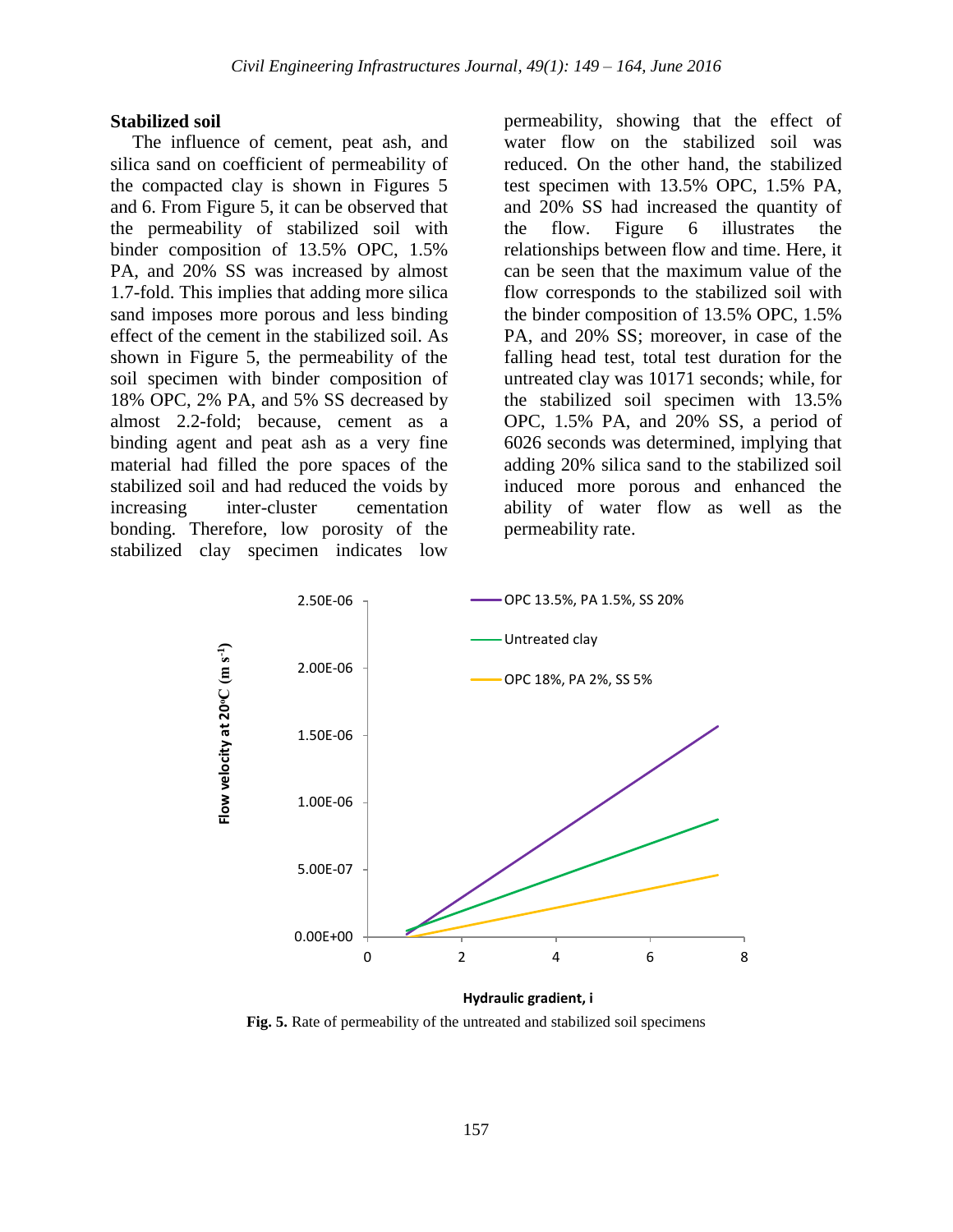

**Fig. 6.** Flow-time relationships of untreated and stabilized clay

Table 5 presents the average values of *k<sup>v</sup>* of the soil specimens after 7, 14, 21, and 28 day curing. From Table 5, it can be observed that curing leads to an abrupt decrease in  $k_v$ for both untreated and stabilized soil specimens. The significant decrease in the quantity of flow during the test, and caused by cement, peat ash, and silica sand occurred when the cement with 2% peat ash was partially replaced after a 28-day curing. For the binder composition of 18% OPC, 2% PA, and 5% SS, the quantity of flow and total duration of the falling head test were determined  $1.78 \text{ mm}^3/\text{s}$  and  $20834 \text{ seconds}$ respectively. Therefore, the total elapsed time for the stabilized soil specimen with the binder composition of 18% OPC, 2% PA, and 5% SS is the highest. Indeed, the fineness of peat ash contributed to the refinement of pore spaces in the stabilized soil with 18% OPC, 2% PA, and 5% SS that further reduced its rate of water permeation. This can be attributed to the increase of cement content, probable importation of

sufficient bonding of the cement due to the increased inter-cluster cementation bonding, decrease of the pore space and pore refinement by peat ash, and consequently less porous and permeability of the stabilized soil. On the other hand, the stabilized soil with a binder composition of 13.5% OPC, 1.5% PA, and 20% SS showed a rather spongy quality under falling head test, which can be attributed to the presence of 20% of silica sand, consisted of coarse particles that enhance the porosity of the soil specimen. However, after curing it also decreased the coefficient of permeability, which is due to the growth of cementation products over time. It has been proven by Bahar et al. (2004) that increasing the cement content in stabilized clay would decrease the coefficient of permeability while adding 20% cement would reduce the permeability from  $19\times10^{-8}$  to  $10^{-9}$  m/s. The permeability results of both Bahar et al. (2004) and the present paper are in close agreement.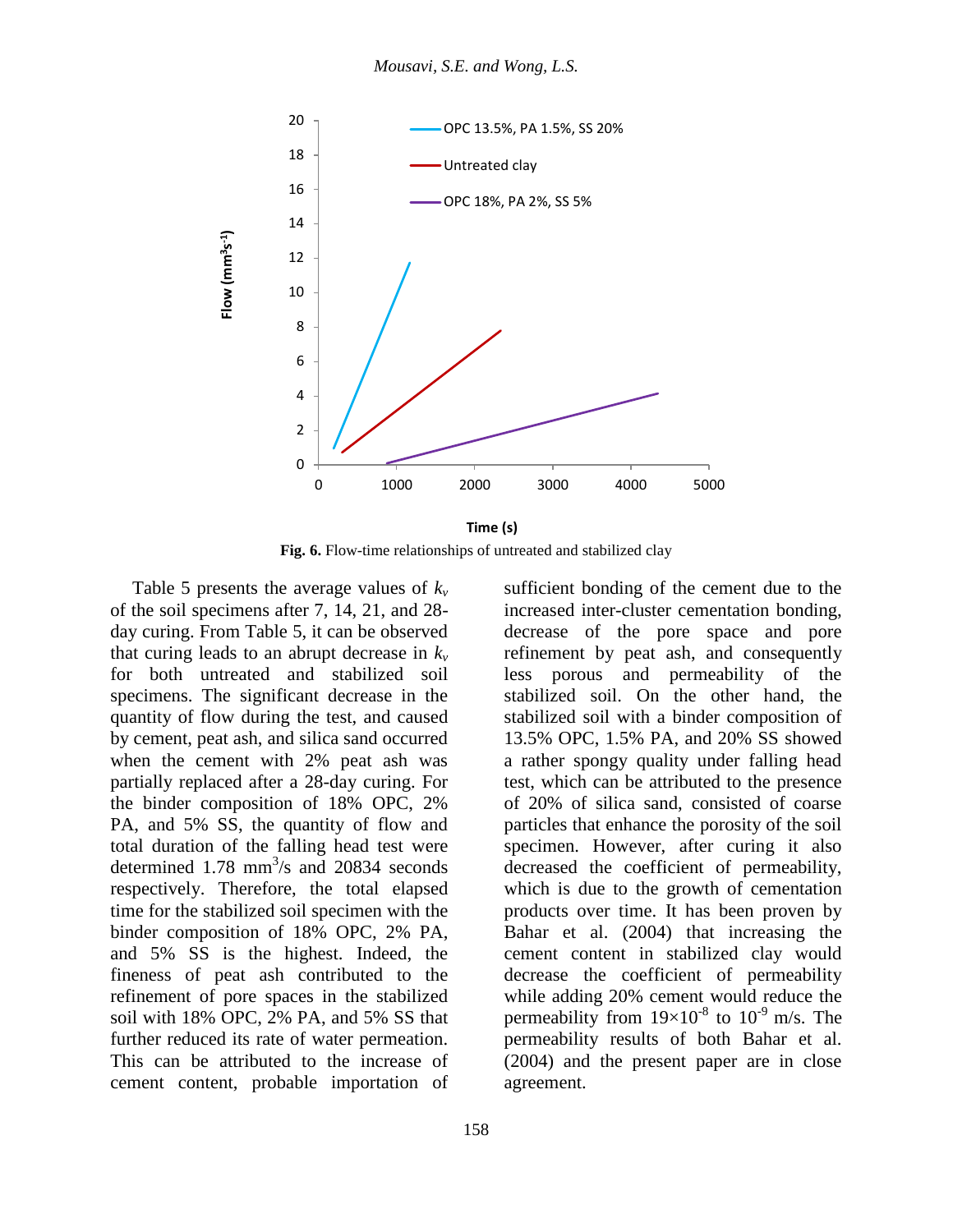| TWITTING ITOWER CODED WITHIN OWNERS |                      |                      |                                                |                      |
|-------------------------------------|----------------------|----------------------|------------------------------------------------|----------------------|
|                                     |                      |                      | Coefficient of Permeability After Curing (m/s) |                      |
| <b>Target Mix Design</b>            | 7-dav                | 14-dav               | $21$ -day                                      | $28$ -day            |
| Untreated Clay                      | $6.37\times10^{-8}$  | $1.16\times10^{-8}$  | $10.71\times10^{-9}$                           | $0.34\times10^{-10}$ |
| 18% OPC, 2% PA, 5% SS               | $0.12\times10^{-8}$  | $7.61\times10^{-9}$  | $2.25 \times 10^{-9}$                          | $0.58\times10^{-10}$ |
| 13.5% OPC, 1.5% PA, 20% SS          | $14.21\times10^{-8}$ | $11.33\times10^{-8}$ | $7.55\times10^{-8}$                            | $1.08\times10^{-8}$  |

**Table 5.** *k<sup>v</sup>* values determined by falling head tests after curing

#### **One Dimensional (1D) Consolidation**

Results of 1D consolidation test on untreated and stabilized soil specimens are given in Table 6. The compacted soil specimen at optimum water content and maximum dry density with a diameter of 50 mm and height of 20 mm were tested under effective vertical stresses that amounted to 2.5 kPa, 5 kPa, 10 kPa, 20 kPa, 40 kPa, 80 kPa, and 160 kPa. After analyzing Table 6, it can be seen that the coefficients of permeability of test specimens, formulated with various mix designs, varied due to various combinations of cement, peat ash, and silica sand. Similar to falling head test, the  $k_v$  value of the test specimen, corresponding to the stabilized soil with 18% OPC, 2% PA, and 5% SS under 1D consolidation test, also decreased drastically, which can be interpreted by the fact that adding cement promoted the formation of cementation products which decreased the porosity of the stabilized soil due to its binding actions. The low porosity of the stabilized clay resulted in its low permeability. In comparison to that of untreated soil specimen, it can be stated that the reduction in the rate of permeability of the stabilized soil, corresponding to the binder composition of 18% OPC, 2% PA, and 5% SS, is abrupt. Based on Table 6, an abrupt increase in the coefficient of permeability of the stabilized soil with 13.5% OPC, 1.5% PA, and 20% SS can be seen. This phenomenon occurs because 20% silica sand in stabilized soil takes up the spaces that would have been occupied by the soil particles. Such result and description of permeability of the stabilized soil with

cement was reported by Horpibulsuk et al. (2011). Obviously, the results difference is due to different binder types and dosages.

**Table 6.** *k<sup>v</sup>* values determined by 1D consolidation tests

| consolidation tests     |                                  |  |
|-------------------------|----------------------------------|--|
| <b>Soil Composition</b> | Average $k_v$ (ms <sup>1</sup> ) |  |
| <b>Untreated Soil</b>   | $0.84\times10^{-10}$             |  |
| Stabilized Soil with    |                                  |  |
| 13.5% OPC, 1.5% PA, 20% | $11.74\times10^{-9}$             |  |
| SS                      |                                  |  |
| Stabilized Soil with    | $0.50\times10^{-10}$             |  |
| 18% OPC, 2% PA, 5% SS   |                                  |  |

The results of 1D consolidation tests of untreated and stabilized soil specimens are summarized in Table 7. To perform the recompression tests, each vertical load was held constant for 24 hours prior to the next loading increment. At the end of the loading period for 16 kg, the vertical load was removed and the specimen allowed to be swelled for 24 hours. The amount of consolidation settlement was estimated. It can be observed from Table 7 that a 1.14 mm compression settlement of the untreated soil has been reached by the clay under a consolidation stress of 160 kPa. Likewise, a 0.86 mm compression settlement of the stabilized soil happened under a consolidation stress of 160 kPa. The positive results imply that the binder composition of 18% OPC, 2% PA, and 5% SS improved the settlement by almost 33%.

The variation of  $k_v$  versus final void ratio (e) of untreated and stabilized soil specimens is shown in Figure 7. Both the coefficient of permeability  $(k_v)$  and the void ratio have increased. Besides, adding 20% silica sand is believed to cause the abrupt increase in void ratio and coefficient of permeability.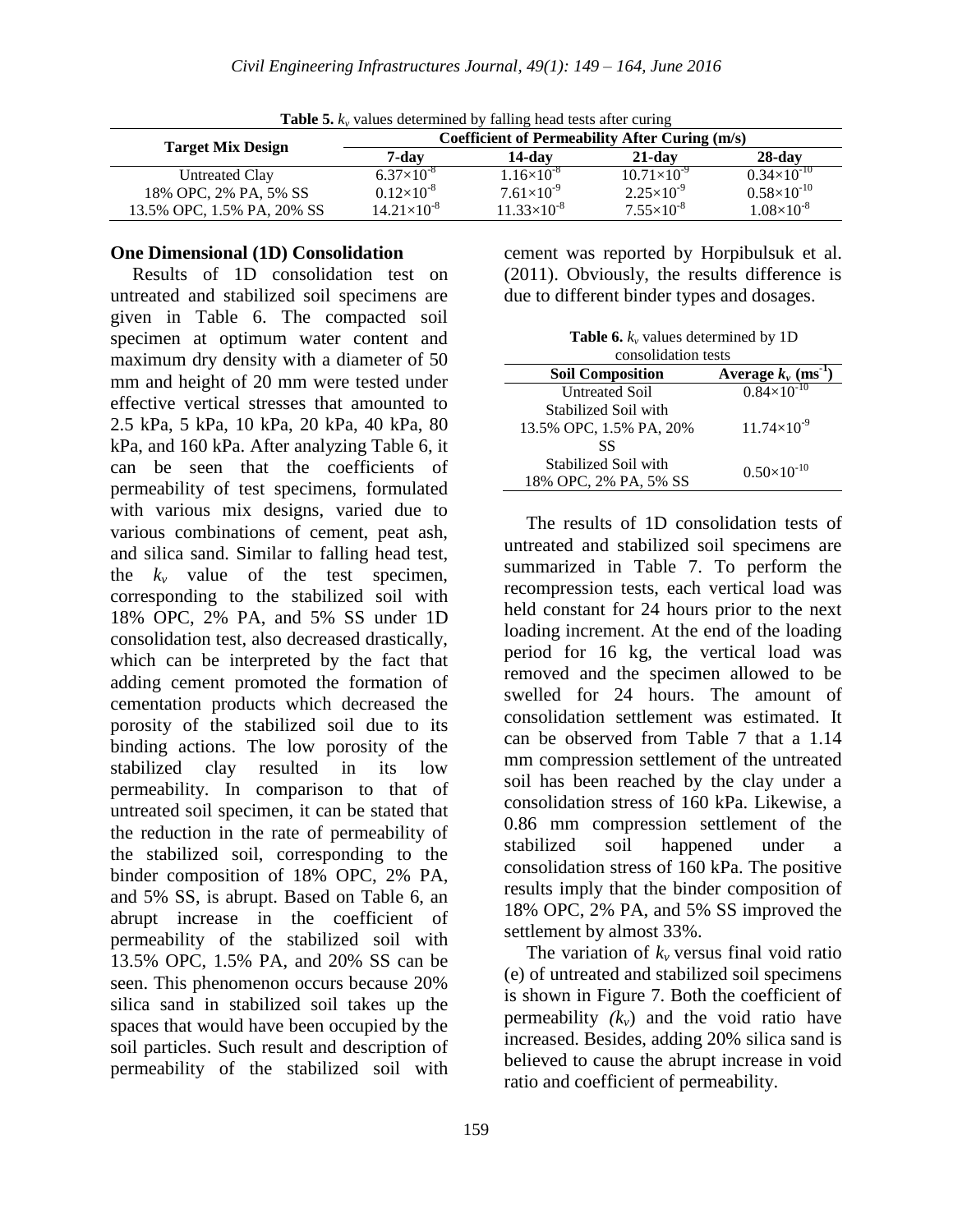## *Mousavi, S.E. and Wong, L.S.*

| <b>Test Specimen</b>  | Pressure (kPa)   | Compression Settlement, $S_c$ (mm) |
|-----------------------|------------------|------------------------------------|
|                       | $\boldsymbol{0}$ | $\boldsymbol{0}$                   |
|                       | 2.5              | 0.035                              |
|                       | $\sqrt{5}$       | 0.094                              |
|                       | $10\,$           | 0.175                              |
|                       | $20\,$           | 0.234                              |
|                       | $40\,$           | 0.316                              |
|                       | 80               | 0.526                              |
|                       | $40\,$           | 0.414                              |
|                       | $20\,$           | 0.256                              |
| <b>Untreated Soil</b> | $10\,$           | $0.202\,$                          |
|                       | $\sqrt{5}$       | 0.136                              |
|                       | $2.5\,$          | 0.068                              |
|                       | $\sqrt{5}$       | $0.112\,$                          |
|                       | $10\,$           | $0.188\,$                          |
|                       | $20\,$           | 0.254                              |
|                       | $40\,$           | 0.342                              |
|                       | 80               | 0.526                              |
|                       | 160              | $1.136\,$                          |
|                       | $\boldsymbol{0}$ | $\boldsymbol{0}$                   |
|                       | $2.5\,$          | 0.038                              |
|                       | $\sqrt{5}$       | 0.074                              |
|                       | $10\,$           | 0.144                              |
|                       | $20\,$           | 0.196                              |
|                       | $40\,$           | 0.294                              |
|                       | $80\,$           | 0.474                              |
|                       | $40\,$           | 0.418                              |
| Stabilized Soil with  | $20\,$           | 0.232                              |
| 18% OPC, 2% PA, 5% SS | 10               | 0.184                              |
|                       | $\sqrt{5}$       | 0.110                              |
|                       | $2.5\,$          | 0.054                              |
|                       | $\sqrt{5}$       | 0.088                              |
|                       | 10               | 0.172                              |
|                       | $20\,$           | 0.226                              |
|                       | $40\,$           | 0.324                              |
|                       | $80\,$           | 0.508                              |
|                       | 160              | 0.857                              |

**Table 7.** Results of 1D consolidation tests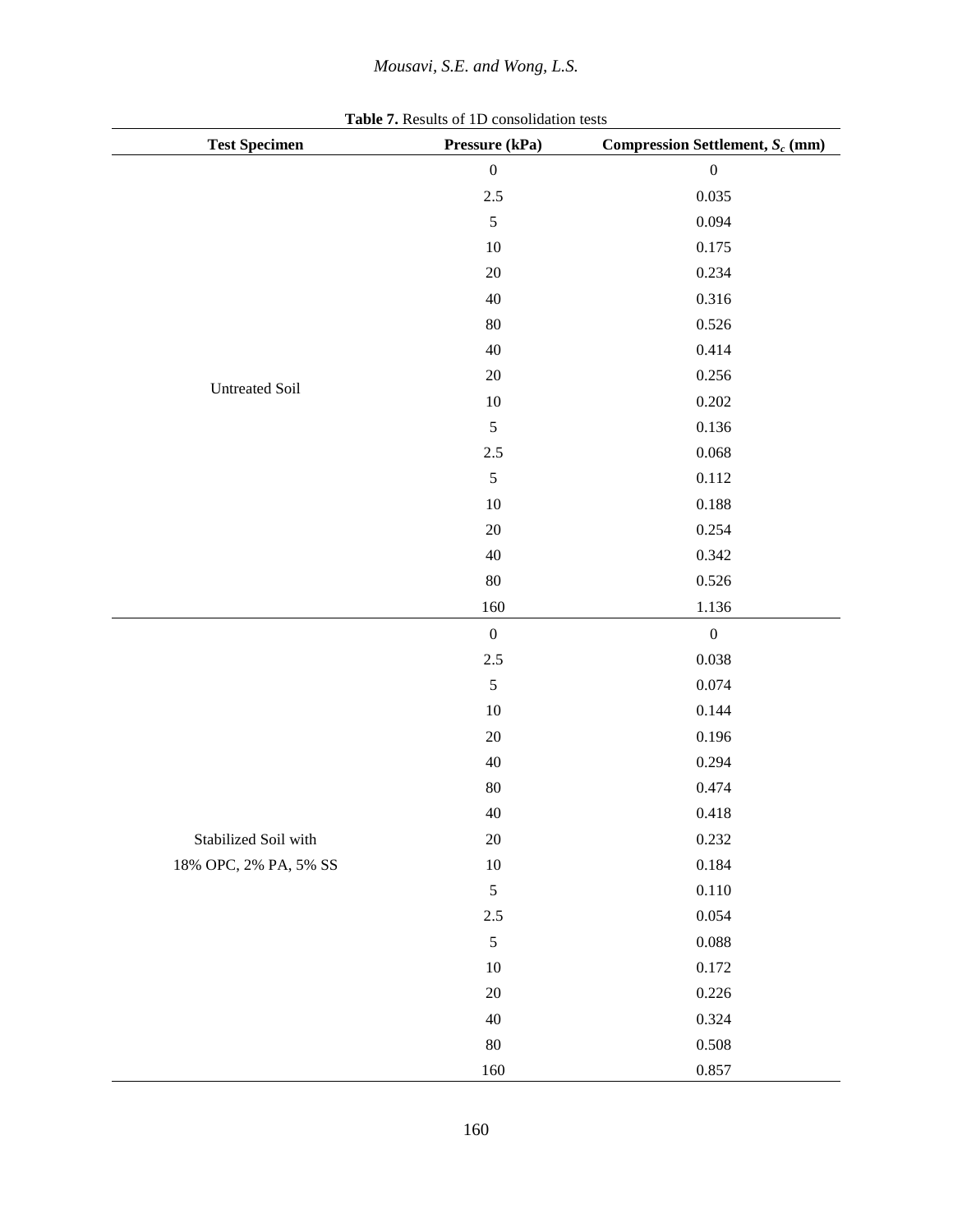

**Fig. 7.** Permeability-void ratio relationships under 1D consolidation tests **Void ratio, e**

Table 8 offers a brief comparison of the results from the laboratory falling head and 1D consolidation tests. Based on this table, in both falling head and 1D consolidation tests a similar behavior of hydraulic conductivity could be observed. The difference between these results is due to different tests and methods. It is noticeable that the falling head test was conducted after 24 h of stabilization, while during the 1D consolidation tests (each vertical load was held constant for 24 h) more cementation crystals were formed and the soil matrix improved further.

#### **Fineness of Materials**

The results of fineness test are given in Table 9, which shows that specific surface of the peat ash particles is greater than that of OPC. Based on ASTM C204-11, the hydration rate depends on the fineness of the cement particles. High fineness is necessary to achieve rapid strength development. Based on Table 9, the fineness of peat ash particles is higher than OPC; therefore, peat ash has filled up the pore spaces of the stabilized soil and due to its filler effect the matrix of the soil has improved.

### **Scanning Electron Micrographs (SEM) of Stabilized Soil**

The SEMs of stabilized soil with a binder composition of 18% OPC, 2% PA, and 5% SS are shown in Figures 8 and 9. It can be identified from the micrographs that the pore spaces of stabilized soil were clogged by cementation products as a consequence of adding cement and peat ash. Figure 9 shows the evidence of a cementation crystal that functioned by binding the soil particles together. It is shown in the both figures that the stabilized soil was characterized by a well-cemented soil matrix with very small pore spaces. This is due to the hydration reaction of cement and fineness of peat ash in stabilized soil. Similar microscopic photos on stabilized soil with cementation crystals can be observed in the study of Horpibulsuk et al. 2011, which analyzed microstructures of Bangkok clay, stabilized with cement, fly ash, and biomass ash, showing that the pores of the stabilized soil were filled up with cementation crystals as a result of the binding mechanism of the materials.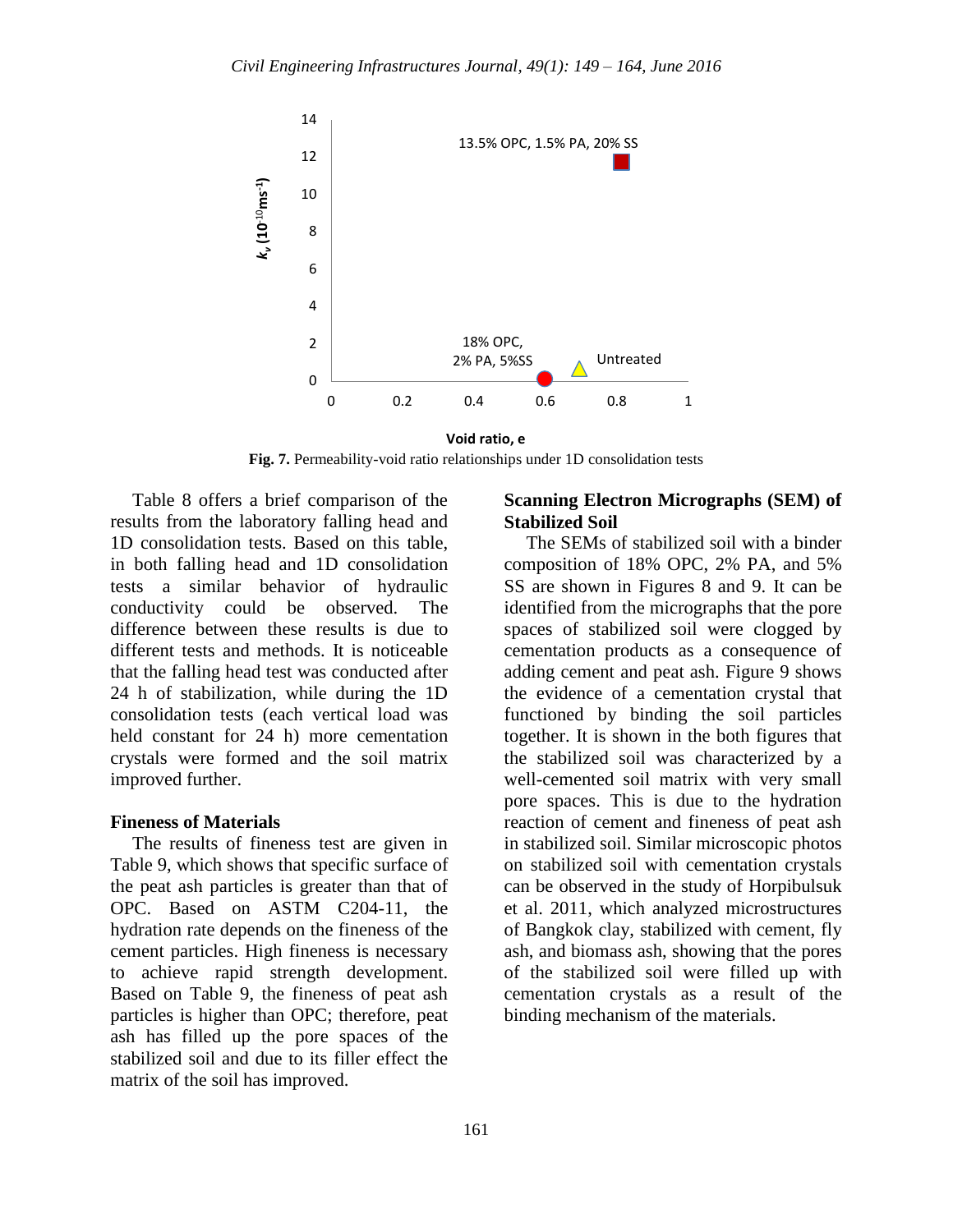|                            |                       | Coefficient of permeability $(ms^{-1})$ |
|----------------------------|-----------------------|-----------------------------------------|
| <b>Binder Composition</b>  | <b>Falling Head</b>   | <b>1D Consolidation</b>                 |
| 13.5% OPC, 1.5% PA, 20% SS | $19.35\times10^{-8}$  | $11.74\times10^{-9}$                    |
| Untreated Soil             | $11.44\times10^{-8}$  | $0.84\times10^{-10}$                    |
| 18% OPC, 2% PA, 5% SS      | $5.24 \times 10^{-8}$ | $0.50\times10^{-10}$                    |

**Table 8.** Comparison of the coefficient of permeability of the test specimens



**Fig. 8.** SEM micrographs taken from the surface of the stabilized soil specimen with a binder composition of 18% OPC, 2% PA, and 5% SS (Mousavi and Wong, 2015)



**Fig. 9.** Cementation crystals of the stabilized soil specimen with 18% OPC, 2% PA, and 5% SS after 24 h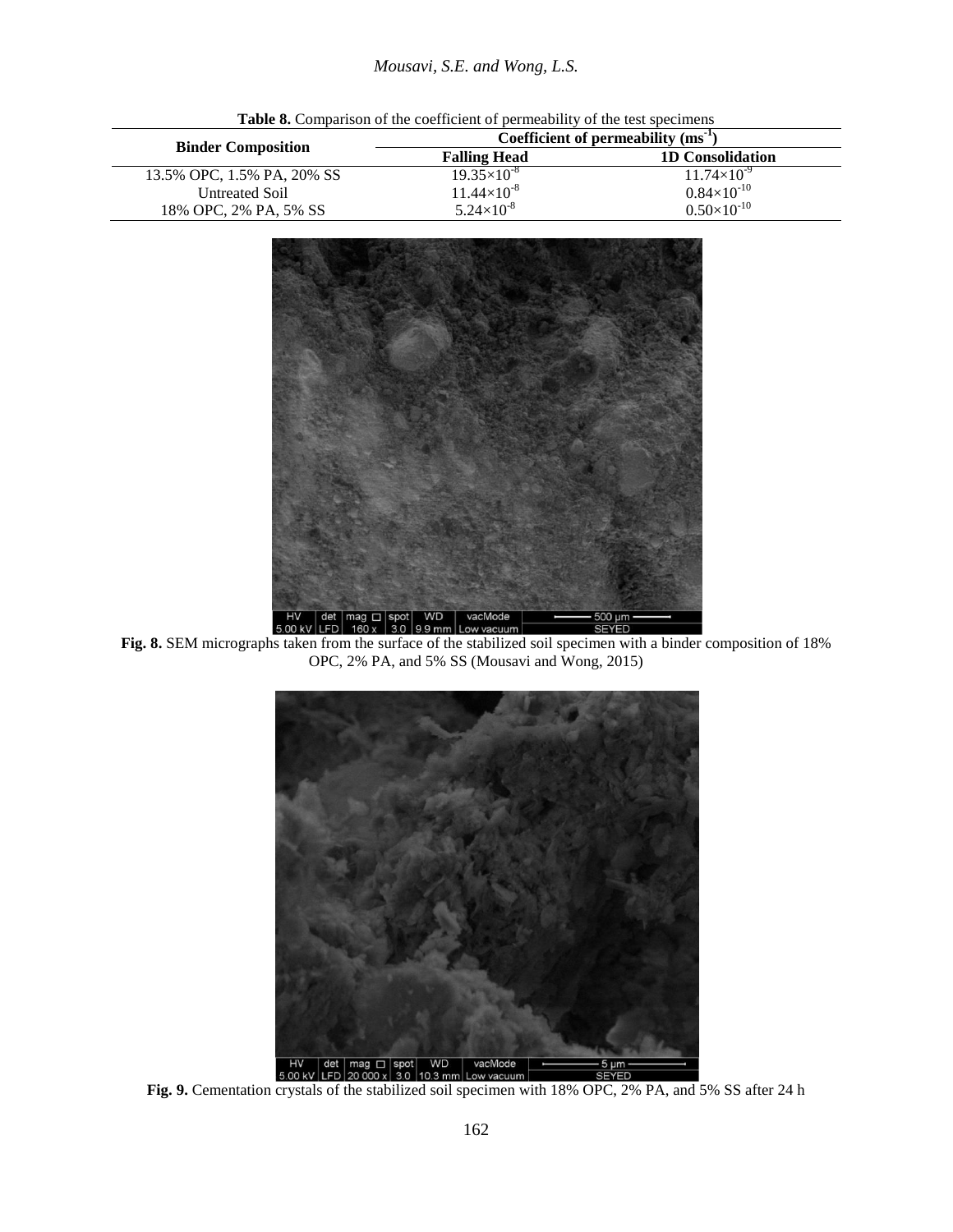| <b>Material</b>                 | Specific Surface of the Particles $\text{cm}^2/\text{g}$ ) |
|---------------------------------|------------------------------------------------------------|
| <b>Ordinary Portland Cement</b> | 3865                                                       |
| Peat Ash                        | 6392                                                       |

**Table 9.** Results of fineness of particles test

### **CONCLUSIONS**

Standard Proctor Compaction Test was applied on untreated and stabilized soil specimens. The test specimens which had the highest MDD were chosen to apply permeability falling head and 1D consolidation tests. The following conclusions can be drawn from this research:

- i) The stabilized soil specimen with the binder composition of 13.5% OPC, 1.5% PA, and 20% SS drastically increased the coefficient of permeability. However, after curing, the  $k<sub>v</sub>$  values decreased.
- ii) The stabilized soil with partial replacement of cement with 2% peat ash decreased the coefficient of permeability under both falling head and 1D consolidation tests.
- iii) Having compared the moisture contents of stabilized soil with binder compositions of 18% OPC, 2% PA, and 5% SS on one hand, and 8% OPC, 2% PA, and 5% SS on the other, it was revealed that at lower water contents, the available free water in the mixtures was not sufficient to promote hydration reaction of cement with water. Furthermore, as the water content increased up to the optimal level, compaction coupled with hydration effect contributed to the hardening of the improved soil.
- iv) Peat ash due to its filler and pozzolanic effects, as evident in chemical composition and fineness of peat ash test, filled the pore spaces, reducing the porosity and improving the matrix of the soil.
- v) It can be identified from the micrographs that the pore spaces of stabilized soil

were clogged by cementation products as a result of cement and peat ash additions. Also the stabilized soil was characterized by a well-cemented soil matrix with very small pore spaces.

vi) Based on the results, soil stabilized with a binder composition of 18% OPC, 2% PA, and 5% SS was chosen as the ideal mix design. The partial replacement of cement with the 2% peat ash can reduce the consumption of cement when stabilizing the soil.

#### **ACKNOWLEDGMENTS**

The authors wish to express their sincere thanks to Universiti Tenaga Nasional (UNITEN) for providing facilities and equipment to carry out this research.

#### **REFERENCES**

- Abdi, M.R. and Parsa Pajouh, A. (2009). "Use of bentonite and lime for decreasing the permeability of liner and cover in landfills", *Civil Engineering Infrastructures Journal*, 43(1), 61-70.
- ASTM D5084-03. (2003), *Standard test methods for measurement of hydraulic conductivity of saturated porous materials*, American Society of Testing and Materials, Annual Book of ASTM Standards, ASTM International, West Conshohocken, PA.
- ASTM D2435. (2003), *ASTM D2435, Standard test method for one-dimensional consolidation properties of soils using incremental loading*, American Society of Testing and Materials, Annual Book of ASTM Standards, Philadelphia, 04.08, pp. 1-10.
- ASTM C204-11. (2014), *Standard test methods for fineness of hydraulic cement by air permeability apparatus*, American Society of Testing and Materials, Annual Book of ASTM Standards, ASTM International, West Conshohocken, PA.